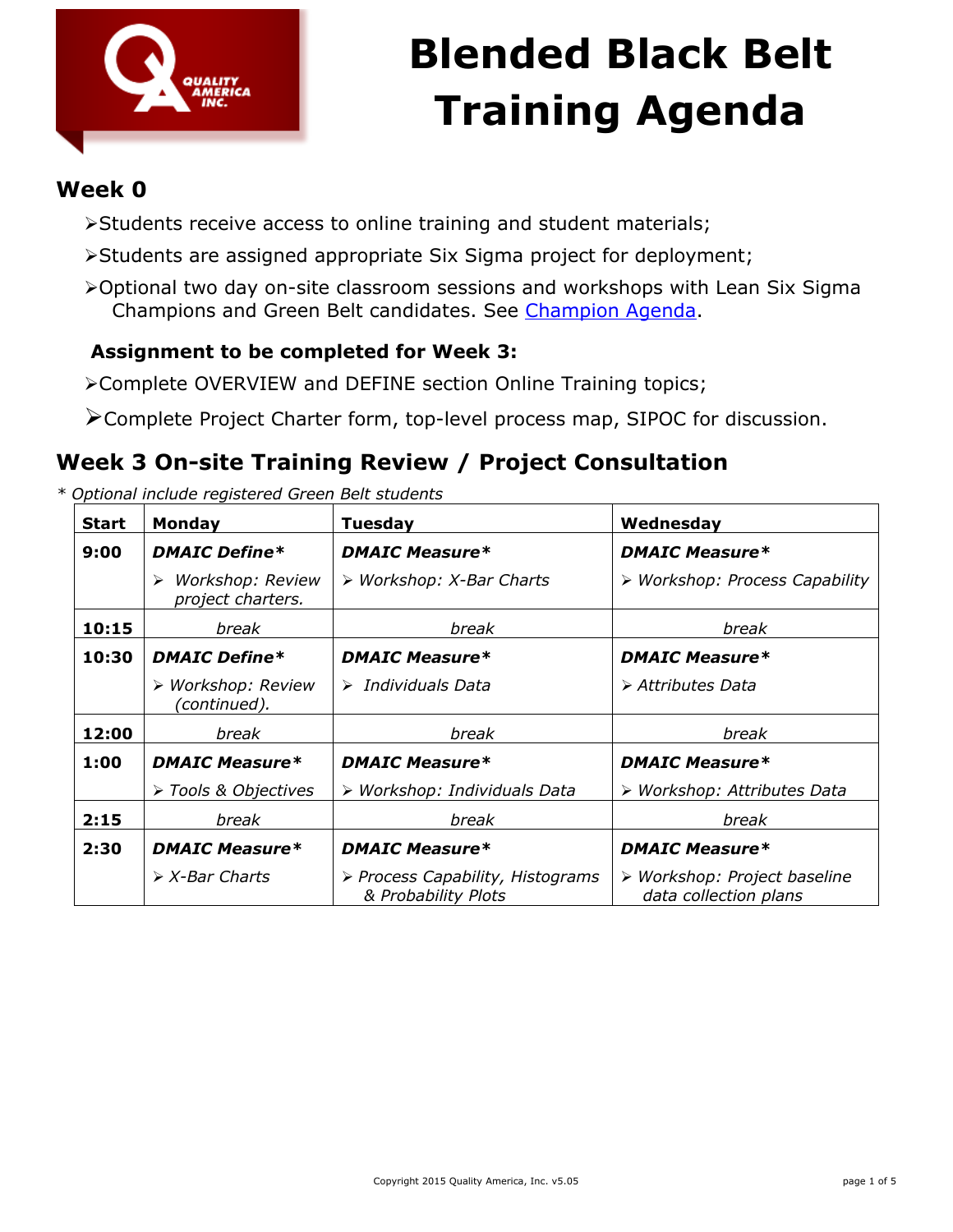

### **Assignment to be completed for Week 6:**

Conclude DEFINE stage project objectives: Completed Project Charter; Approval of Sponsor; Assemble Team; Conduct initial meeting. Complete MEASURE section Online Training topics. Initiate and develop MEASURE stage project objectives: Process Definition; Metric Definition.  $\blacktriangleright$  Prepare 15 minute presentation including:  $\Diamond$ Project objectives, deliverables and schedule; MEASURE stage project plan.

### **Week 6 WebEx Training Review / Project Consultation**

Project presentations (15 minutes each); Q&A of Training Topics and Project Plans.

#### **Assignment to be completed for Week 9:**

Conclude MEASURE stage project objectives: Measure Process Baseline;

Evaluate Measurement System.

 $\triangleright$  Prepare 15 minute presentation including:

MEASURE stage project findings;

 $\Diamond$ Outstanding issues and action plan.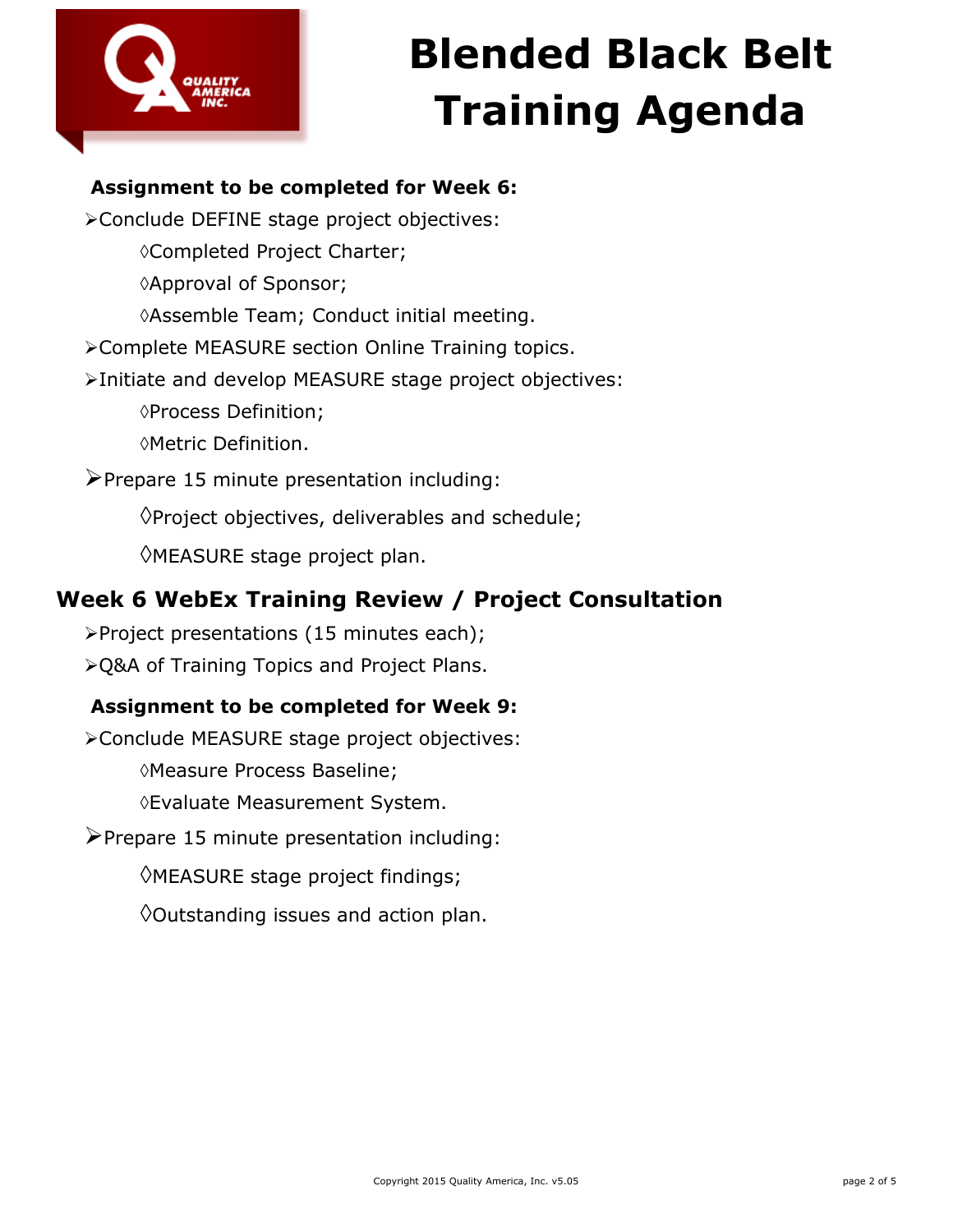

## **Week 9 On-Site Training Review / Project Consultation**

| <b>Start</b> | <b>Monday</b>                    | <b>Tuesday</b>                       | Wednesday                      |
|--------------|----------------------------------|--------------------------------------|--------------------------------|
| 9:00         | <b>DMAIC Measure/Analyze *</b>   | <b>DMAIC Analyze</b>                 | <b>DMAIC Analyze</b>           |
|              | > Project Reviews & Discussions  | > Inference / ANOVA<br>(Review)      | > DOE (Review)                 |
| 10:15        | break                            | break                                | break                          |
| 10:30        | <b>DMAIC Measure/Analyze *</b>   | <b>DMAIC Analyze</b>                 | <b>DMAIC Analyze</b>           |
|              | > Project Reviews & Discussions  | > Inference / ANOVA<br>Workshop      | ≻DOE Workshop                  |
| 12:00        | break                            | break                                | break                          |
| 1:00         | <b>DMAIC Analyze *</b>           | <b>DMAIC Analyze *</b>               | <b>DMAIC Analyze</b>           |
|              | > Value Stream Analysis (Review) | $\triangleright$ Regression (Review) | ≻DOE Workshop                  |
| 2:15         | break                            | break                                | break                          |
| 2:30         | <b>DMAIC Analyze *</b>           | <b>DMAIC Analyze *</b>               | <b>DMAIC Analyze/Improve</b>   |
|              | ▶ VSA Workshop                   | $\triangleright$ Regression Workshop | $\triangleright$ Project Plans |

*\* Optional include registered Green Belt students*

#### **Assignment to be completed for Week 12:**

Complete ANALYZE section Online Training topics.

Initiate & develop ANALYZE stage project objectives:

Analyze Value Stream;

Propose designed experiment for data capture.

### **Week 12 WebEx Training Review / Project Consultation**

Project presentations (15 minutes each);

Q&A of Training Topics and Project Plans.

#### **Assignment to be completed for Week 15:**

 $\triangleright$  Prepare 15 minute presentation including:

ANALYZE stage project findings (to date);

 $\Diamond$ Outstanding issues and action plan;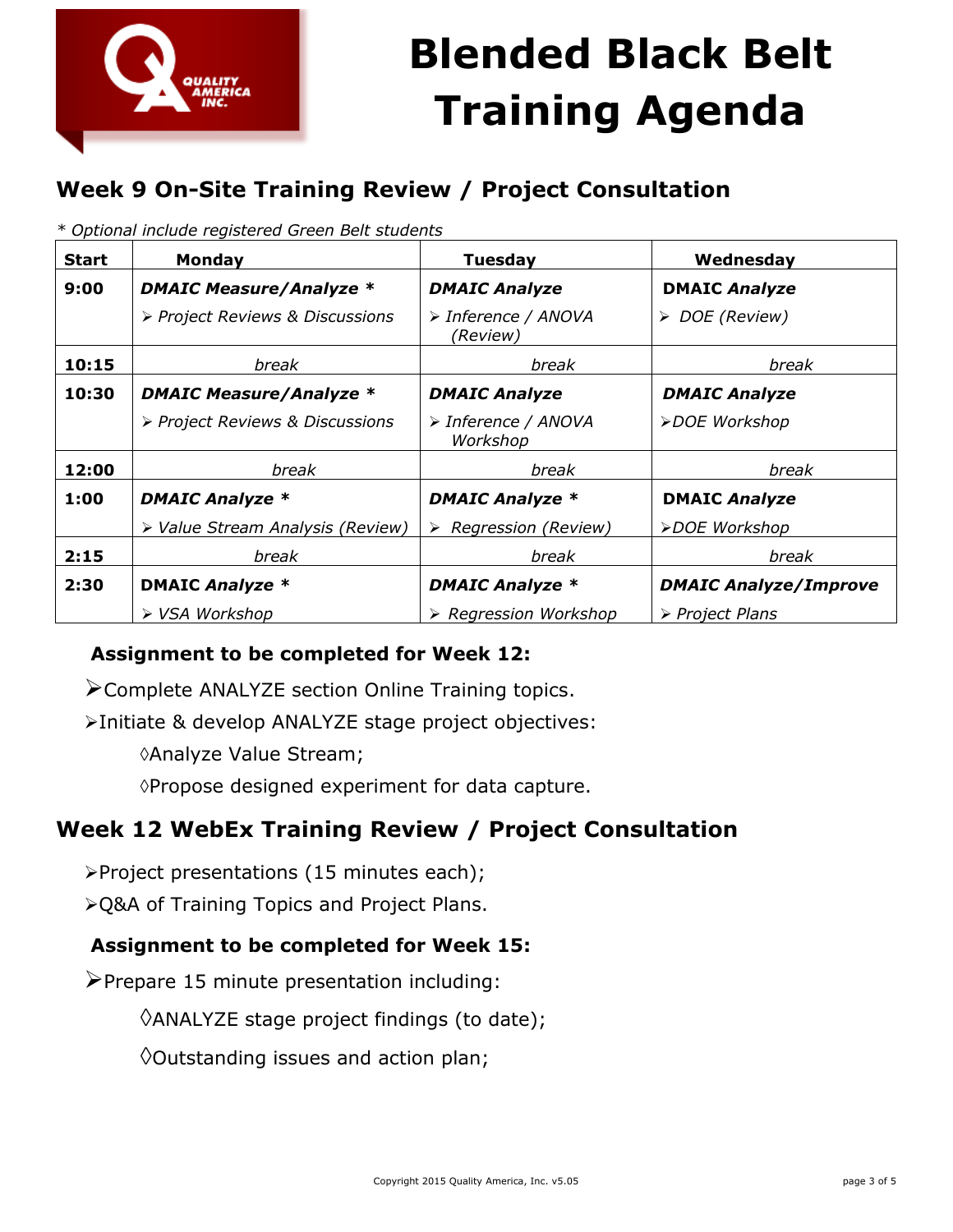

## **Week 15 WebEx Training Review / Project Consultation**

Project presentations (15 minutes each);

Q&A of Training Topics and Project Plans.

### **Assignment to be completed for Week 18:**

Conclude ANALYZE stage project objectives.

## **Week 18 On-Site Training Review / Project Consultation**

*\* Optional include registered Green Belt students*

| <b>Start</b> | <b>Monday</b>                   | <b>Tuesday</b>               | Wednesday                    |
|--------------|---------------------------------|------------------------------|------------------------------|
| 9:00         | <b>DMAIC Analyze/Improve</b>    | <b>DMAIC Improve *</b>       | <b>DMAIC Improve</b>         |
|              | > Project Reviews & Discussions | > FMEA Workshop (cont.)      | > Simulations Workshop       |
| 10:15        | break                           | break                        | break                        |
| 10:30        | <b>DMAIC Analyze/Improve</b>    | <b>DMAIC Improve</b>         | <b>DMAIC Improve</b>         |
|              | > Project Reviews & Discussions | > Optimization (Review)      | >Simulations Workshop        |
| 12:00        | break                           | break                        | break                        |
| 1:00         | <b>DMAIC Improve *</b>          | <b>DMAIC Improve</b>         | <b>DMAIC Improve/Control</b> |
|              | > Tools & Objectives (Review)   | > Optimization Workshop      | >Project Plans               |
| 2:15         | break                           | break                        | break                        |
| 2:30         | <b>DMAIC Improve *</b>          | <b>DMAIC Improve</b>         | <b>DMAIC Improve/Control</b> |
|              | > FMEA Workshop                 | $\triangleright$ Simulations | > Project Plans              |

#### **Assignment to be completed for Week 21:**

Complete IMPROVE section Online Training topics;

Initiate & develop IMPROVE stage project objectives, including:

Define New Process;

Analyze & Mitigate Failure Modes.

Prepare 15 minute presentation including:

IMPROVE stage project findings (to date);

Outstanding issues and action plan;

## **Week 21 WebEx Training Review / Project Consultation**

Project presentations (15 minutes each);

Q&A of Training Topics and Project Plans.